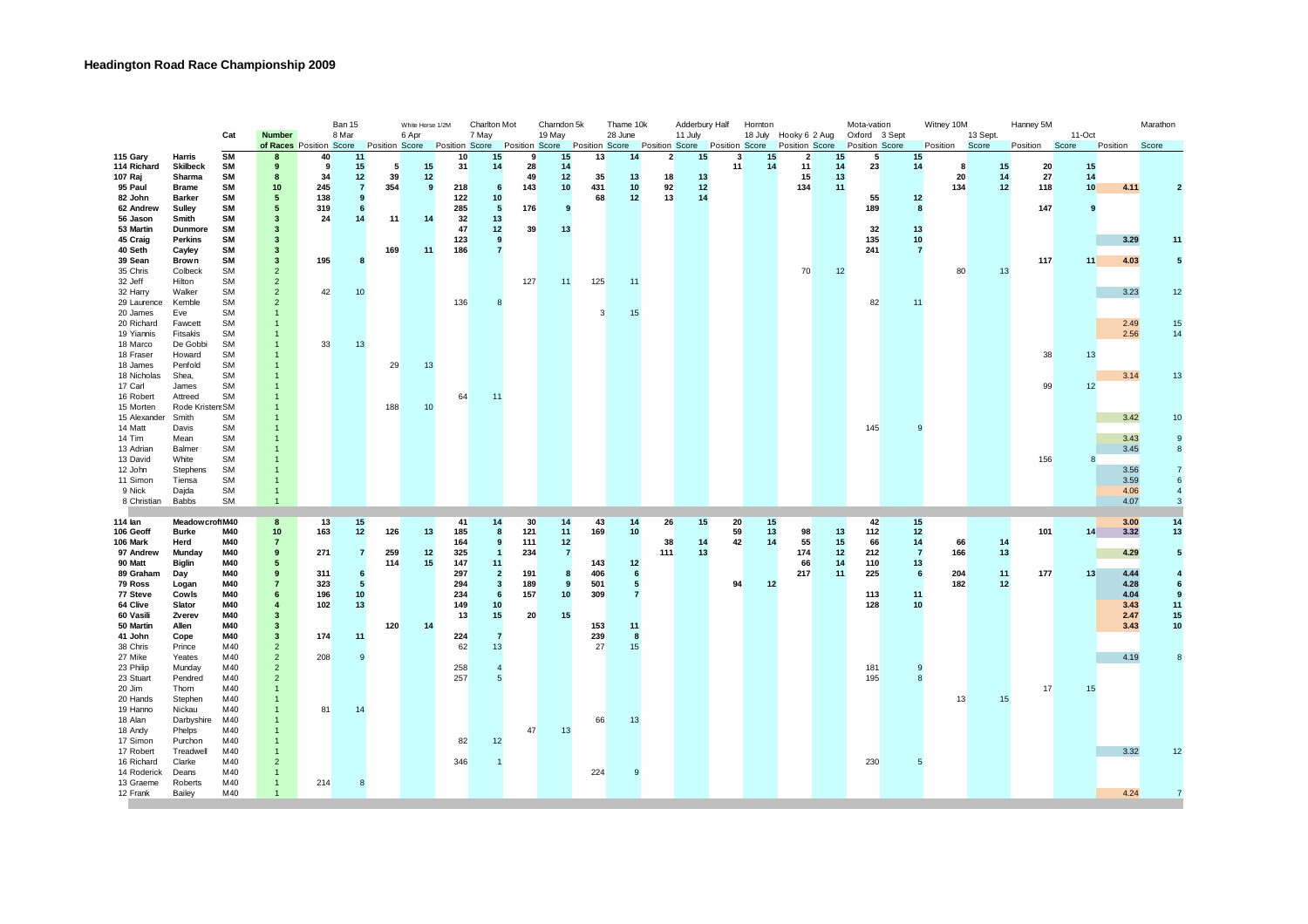## **Headington Road Race Championship 2009**

| 106 Bob<br>104 Kevin<br>59 Neville<br>53 Manuel<br>40 Laurie<br>38 Mike<br>33 Howard<br>19 Matthew<br>19 John                                                                                                                                                                                                                           | Green<br><b>Byrne</b><br><b>Baker</b><br><b>Stone</b><br>Hurman<br>Davies<br>Marshall<br>Johnson<br>Maxted                                                                                                                                                                 | <b>M50</b><br><b>M50</b><br><b>M50</b><br>M50<br>M50<br>M50<br>M50<br>M50<br>M50                                                                                     | 7<br>6<br>3<br>3<br>$\overline{2}$<br>$\overline{2}$<br>$\overline{2}$<br>$\mathbf{1}$<br>$\overline{1}$                                                                                                                                                                         |                                      |                                  | 254<br>88<br>124        | 13<br>15<br>14       | 265<br>168<br>97<br>94<br>145<br>249                                                         | 10<br>12<br>14<br>15<br>13<br>11                                                                                           | 73                           | 15                         | 63<br>456<br>266         | 15<br>13<br>14       | 138<br>40            | 14<br>15             | 83              | 15             | 131                      | 15                   | 147<br>138<br>59<br>194<br>169                            | 13<br>14<br>15<br>11<br>12                 | 132<br>100        | 14<br>15       | 102<br>153        | 15<br>14       | 3.46                                                 | 15                                    |
|-----------------------------------------------------------------------------------------------------------------------------------------------------------------------------------------------------------------------------------------------------------------------------------------------------------------------------------------|----------------------------------------------------------------------------------------------------------------------------------------------------------------------------------------------------------------------------------------------------------------------------|----------------------------------------------------------------------------------------------------------------------------------------------------------------------|----------------------------------------------------------------------------------------------------------------------------------------------------------------------------------------------------------------------------------------------------------------------------------|--------------------------------------|----------------------------------|-------------------------|----------------------|----------------------------------------------------------------------------------------------|----------------------------------------------------------------------------------------------------------------------------|------------------------------|----------------------------|--------------------------|----------------------|----------------------|----------------------|-----------------|----------------|--------------------------|----------------------|-----------------------------------------------------------|--------------------------------------------|-------------------|----------------|-------------------|----------------|------------------------------------------------------|---------------------------------------|
| 19 Stefan<br>115 Graham<br>111 Barry<br>109 Kit<br>36 Benito<br>34 Roger<br>19 Geoff                                                                                                                                                                                                                                                    | Szynaka,<br><b>Norris</b><br>Cornelius<br><b>Villiers</b><br>Zaccariello<br>Summers<br>Raynham                                                                                                                                                                             | M50<br><b>M60</b><br><b>M60</b><br><b>M60</b><br>M60<br>M60<br>M60                                                                                                   | $\mathbf{1}$<br>10<br>8<br>10<br>2 <sup>2</sup><br>$\overline{2}$<br>$\overline{1}$                                                                                                                                                                                              | 207<br>333                           | 15<br>14                         | 160<br>388<br>370       | 15<br>13<br>14       | 223<br>264<br>360                                                                            | 15<br>14<br>13                                                                                                             | 168                          | 15                         | 195<br>292<br>521<br>894 | 15<br>14<br>13<br>12 | 118                  | 15                   | 79<br>82<br>114 | 15<br>14<br>13 | 100<br>136<br>203<br>259 | 15<br>14<br>13<br>12 | 123<br>226<br>246                                         | 15<br>14<br>13                             | 133<br>181<br>184 | 15<br>14<br>13 | 126<br>138<br>208 | 15<br>14<br>13 | 4.36<br>4.05<br>4.44<br>5.30                         | 14<br>15<br>14<br>13                  |
| 111 Rachel<br>100 Sally<br>99 Claire<br>93 Emma<br>60 Helen<br>58 Diane<br>39 Rachel<br>37 Laura<br>36 Charlotte<br>26 Lousie<br>25 Charlotte<br>19 Caroline<br>19 Charlie<br>18 Eike<br>18 Steph<br>17 Helen<br>16 Katherine<br>16 Kate<br>15 Kate<br>15 Lisa<br>15 Isobel<br>14 Clare<br>14 Helen<br>11 Revecca<br>10 Sarah<br>8 Kate | Shaw<br>Howard<br><b>Burley</b><br>Croft<br><b>Barnes</b><br>Moore<br>lliffe<br>Kyte<br>Harris,<br>Sprake<br>Coles<br>Urech<br>Waugh<br>Adams<br>Page<br>Jenks<br>Earley<br>Sheehan<br>Eddy<br>Shaw<br>Wreford<br><b>Birch</b><br>Turner<br>Gamble<br>O'Driscoll<br>Godwin | SW<br>SW<br>SW<br>SW<br>SW<br>SW<br>SW<br>SW<br>SW<br>SW<br>SW<br>SW<br>SW<br>SW<br>SW<br>SW<br>SW<br>SW<br>SW<br>SW<br>SW<br>SW<br>SW<br>SW<br>SW<br>SW<br>SW       | 9<br>5<br>6<br>6<br>3<br>3<br>3<br>$\overline{2}$<br>$\overline{2}$<br>$\overline{2}$<br>$\overline{2}$<br>$\mathbf{1}$<br>1<br>-1<br>1<br>$\overline{1}$<br>$\mathbf{1}$<br>$\overline{1}$<br>-1<br>-1<br>$\overline{1}$<br>$\overline{1}$<br>$\mathbf{1}$                      | 124<br>203<br>127                    | 15<br>13<br>14                   | 77<br>342<br>382<br>480 | 15<br>14<br>13<br>12 | 193<br>40<br>363<br>80<br>326<br>322<br>189<br>214<br>245<br>314<br>333<br>349<br>364<br>365 | 12<br>15<br>$\overline{4}$<br>14<br>$\overline{7}$<br>8<br>13<br>11<br>10<br>9<br>6<br>5<br>$\mathbf{3}$<br>$\overline{2}$ | 122<br>165<br>42<br>61<br>71 | 12<br>11<br>15<br>14<br>13 | 203<br>241               | 15<br>14             | 16<br>49<br>50<br>47 | 15<br>13<br>12<br>14 | 62              | 15             | 108<br>60<br>103<br>224  | 13<br>15<br>14<br>12 | 109<br>122<br>154<br>28<br>44<br>248<br>184<br>251<br>180 | 13<br>12<br>11<br>15<br>14<br>8<br>9<br>10 | 105<br>67<br>94   | 13<br>15<br>14 | 88<br>91<br>33    | 14<br>13<br>15 | 3.45<br>3.26<br>3.47<br>3.53<br>4.19<br>4.25<br>4.34 | 14<br>15<br>13<br>12<br>11<br>10<br>9 |
| 7 Suzanne<br>6 Carol<br>110 Jude<br>106 Adrienne<br>89 Anita<br>76 Susan<br>48 Alison<br>36 Kate<br>35 Niki<br>33 Anne<br>30 Jacqui<br>27 Diane<br>20 Karen<br>20 Ursula<br>19 Rochelle<br>16 Elizabeth<br>15 Emma<br>15 Judy<br>13 Ania<br>11 Lizzie<br>9 Louise-Mari Spackman                                                         | Ryan<br>McSweeney SW<br>Craft<br><b>Hopkins</b><br>James<br>Turner<br>Barry<br>Sheehan<br>Meston<br>Morgan<br>Cope<br>Evans<br>Jackson<br>Schulz,<br>Burns<br>Mitchell<br>Carter<br>Cornish<br>Donaldson<br>Mitchell                                                       | <b>W35</b><br><b>W35</b><br><b>W35</b><br><b>W35</b><br><b>W35</b><br>W35<br>W35<br>W35<br>W35<br>W35<br>W35<br>W35<br>W35<br>W35<br>W35<br>W35<br>W35<br>W35<br>W35 | $\overline{1}$<br>$\overline{7}$<br>$\overline{7}$<br>5<br>4<br>3<br>$\overline{2}$<br>$\overline{2}$<br>$\overline{2}$<br>$\overline{2}$<br>$\overline{2}$<br>1<br>-1<br>$\mathbf{1}$<br>$\overline{1}$<br>$\mathbf{1}$<br>-1<br>$\mathbf{1}$<br>$\mathbf{1}$<br>$\overline{1}$ | 39<br>84<br>191<br>274<br>255<br>355 | 15<br>14<br>13<br>11<br>12<br>10 | 252<br>375              | 15<br>14             | 407<br>42<br>208<br>188<br>298<br>216<br>277<br>377<br>341<br>280<br>338<br>372<br>411       | $\overline{1}$<br>15<br>13<br>14<br>9<br>12<br>11<br>5<br>$\overline{7}$<br>10<br>8<br>6<br>$\overline{4}$                 | 36<br>118<br>138             | 15<br>14<br>13             | 648                      | 15                   | $\overline{4}$       | 15                   | 50<br>46        | 14<br>15       | 20<br>69<br>118<br>116   | 15<br>14<br>12<br>13 | 30<br>35<br>163<br>169<br>237<br>223                      | 15<br>14<br>13<br>12<br>10<br>11           | 101<br>158        | 15<br>14       | 28<br>75<br>104   | 15<br>14<br>13 | 3.34<br>4.20<br>3.08                                 | 14<br>13<br>15                        |